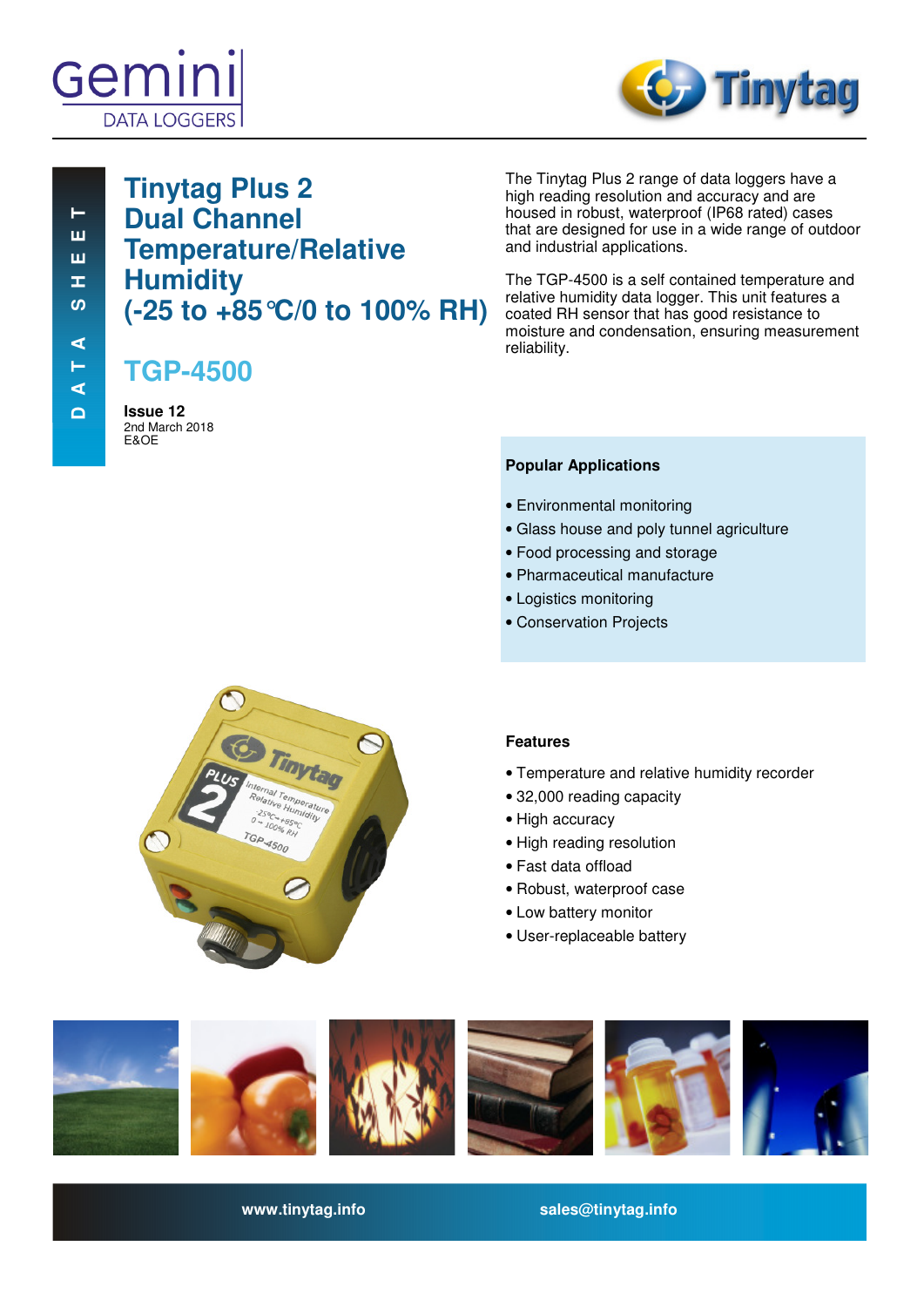### **Tinytag Plus 2 Dual Channel Temperature/Relative Humidity**  Gemir **(-25 to +85°C/0 to 100% RH) TGP-4500**

**Issue 12 :** 2nd March 2018 (E&OE)



**DATA LOGGERS** 

# **Features**

| <b>Total Reading Capacity</b> | 32,000 readi  |
|-------------------------------|---------------|
| <b>Memory type</b>            | Non Volatile  |
| <b>Trigger Start</b>          | Magnetic Sw   |
| <b>Delayed Start</b>          | Relative / Ab |
|                               | (up to 45 day |
| <b>Stop Options</b>           | When full     |
|                               | After n Read  |

**Temperature** 

**Accuracy** 

begrees C

 $-40$ 

**Reading Specification** 

**Reading Range** -25°C to +85°C (-13°F to +185°F)

**Response Time** 25 mins to 90% FSD in moving air

(Internally mounted)

**Sensor Type** 10K NTC Thermistor

**Reading Resolution** 0.01°C or better

 $1.3$  $1.1$  $0<sup>5</sup>$  $0.7$ 

 $0.5$  $0.3$  $0<sub>1</sub>$ 

| <b>Total Reading Capacity</b> | 32,000 readings                 |
|-------------------------------|---------------------------------|
| Memory type                   | Non Volatile                    |
| <b>Trigger Start</b>          | <b>Magnetic Switch</b>          |
| <b>Delayed Start</b>          | Relative / Absolute             |
|                               | (up to $45$ days)               |
| <b>Stop Options</b>           | When full                       |
|                               | After n Readings                |
|                               | Never (overwrite oldest data)   |
| <b>Reading Types</b>          | Actual, Min, Max                |
| <b>Logging Interval</b>       | 1 sec to 10 days                |
| Offload                       | While stopped or when           |
|                               | logging in minutes              |
|                               | mode                            |
| <b>Alarms</b>                 | 2 fully programmable; latchable |

### **Physical Specification**

| <b>IP Rating</b>       |
|------------------------|
| Operational Range*     |
| <b>Case Dimensions</b> |
| Height                 |
| Width                  |
| Depth                  |
| Weight                 |
|                        |

**IP68** water-proof (see notes) **Operational Range\*** -25°C to +85°C (-13°F to +185°F)

**Height** 34mm / 1.34" **Width** 57mm / 2.25" **Depth** 80mm / 3.15" **Weight** 110g / 3.9oz

\*The Operational Range indicates the physical limits to which the unit can be exposed, not the reading range over which it will record.

### **Notes**

**Battery Type** SAFT LS14250 or LST14250; Tekcell SBAA02P

The logger will operate with other ½AA 3.6V Lithium (Li-SOCl2) batteries but performance cannot be guaranteed.

**Replacement Interval** Annually

Before replacing the battery the data logger must be stopped.

When replacing the battery, wait at least one minute after removing the old battery before fitting the new one.

Data stored on the logger will be retained after a battery is replaced.

If used at low temperatures the data logger should be allowed to warm to room temperature before it is opened to avoid condensation forming inside the unit.

The IP68 rating is valid only when the unit's connector cap is fitted and is valid to a depth of 15m (50ft). The IP68 rating does not apply to the unit's RH sensor.

The coated sensor used on this unit (current product, SN 613165 and above) provides good protection from moisture and condensation, but in some cases - where the sensor becomes saturated - readings may become unpredictable. Once the sensor has dried out, and provided no residue is left behind, the unit should return to normal reading within 30 minutes

Any dust, salts or residue that is allowed to build up on the RH sensor will affect the unit's reading accuracy.

The sensor may be cleaned with de-ionised water but not with pure isopropanol or abrasive detergents, as these may damage the coating on the sensor and effect its accuracy.

The RH sensor will resist small amounts of the following chemicals: formaldehyde, ammonia, carbon monoxide, sulphur dioxide, ethylene oxide, hydrogen chloride, hydrogen fluoride, hydrogen peroxide, nitrogen dioxide, methyl chloride, chlorine, freon, methanol, ethanol, isopropanol and ozone. It also offers resistance to ultraviolet rays.

The position of the unit's trigger start switch is indicated by the **• • •** label on the back of the logger. When the "Wait until trigger event" option is selected in the Tinytag Explorer software, the green LED on the unit will flash once every eight seconds, indicating that the unit is waiting to log. When a magnet passed over the label, the green LED will light briefly to indicate that the unit has been activated. Once activated, the green LED will flash every four seconds to indicate that the logger is recording.

**Relative Humidity Reading Range** 0% to 100% RH **Sensor Type Capacitive Sensor Location** Externally mounted

 $-20$  $-0.1$ 

**Accuracy** ±3.0% RH at 25°C / 77°F **Reading Resolution** Better than 0.3% RH **Response Time** 40 seconds to 90% FSD (current data loggers, from SN 613165)

60

 $80$ 

100

### **RH Sensor Working Range**

The working range for the RH sensor is shown in terms of relative humidity  $/$ relative humidity / temperature limits.

 $20$ 

Temp

 $40$ 

Although the sensor will not fail beyond these limits, the accuracy will deteriorate.